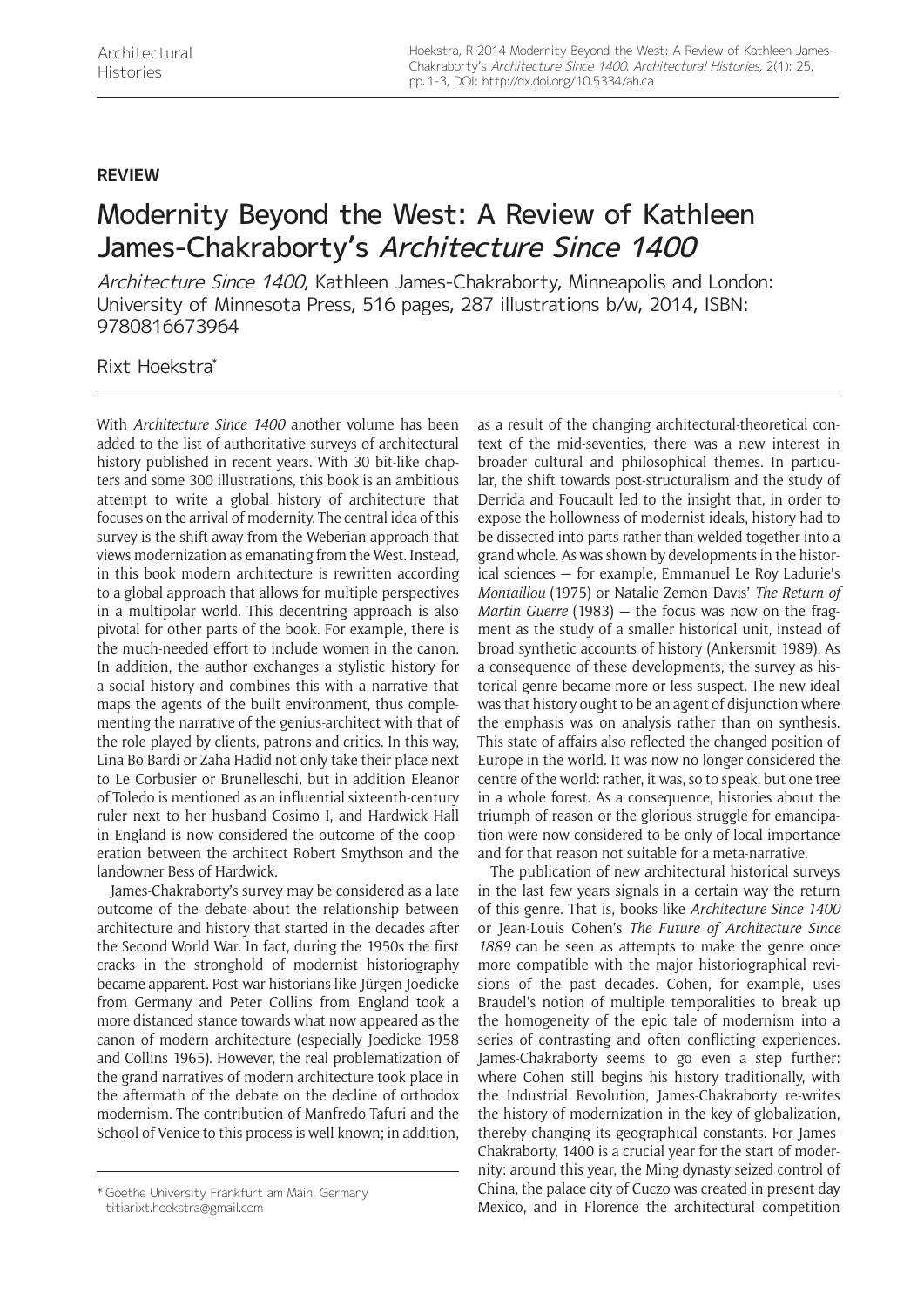for the dome of the city cathedral was held. According to James-Chakraborty, what all these events have in common is that they represent a modernisation process that is characterized by an increasing amount of novel structures and an intensification of contact and interaction between geographically disparate cultures.

James-Chakraborty's book uses a well-known chronological framework to present a fundamentally updated and enlarged account of modern architectural history. The Italian Renaissance is now contrasted with very different experiences in China, or with divergent architectural developments in England, France, Poland and the Netherlands. The Baroque is discussed in Rome, but equally in terms of its Spanish and Portuguese heritage in the Americas. James-Chakraborty writes about Neoclassicism and the Gothic Revival but also about very different experiences in Edo Japan — present-day Tokyo — and in other Asian regions. The book concludes with a completely updated history of twentieth-century architecture, which departs, among others things, from the failure of the modern movement to capture the full impact of modernity on architecture. Significantly, *Architecture Since 1400* starts and ends with China's architectural history: from its imperial architecture around 1400 to the architecture of global cities like Hong Kong and Shanghai.

Global history emerged as a new field of study after the end of the Cold War and directly reflects the rise of new themes such as multiculturalism. What most global histories have in common is the wish to develop less Westerncentric narratives and to come to a new understanding of the past that is not in any way restricted by national concepts. *Architecture Since 1400* fits into this trend: it fuses global history as a new field of study that is still in the process of defining its basic assumptions with the central notion of architectural history, which is the arrival of modernity. This leads to the main thesis of the book, which is that even though Europe has lost its central place in the world, the history of modernity stills holds its value, albeit in a context that encompasses the whole world and no longer privileges Europe.

*Architecture Since 1400* is structured on the basis of a number of corrective insights that stem from this challenging statement. First, James-Chakraborty breaks with the assumption that a pre-modern corpus of architecture was defined by traditional architecture incapable of change, while the modern architecture of the Western world was marked by a rapid succession of styles. Instead, she depicts modernization as a complex process consisting of several modalities and tempi. China, for example, had an imperial system that remained relatively stable until the eighteenth century, resulting in the architectural refinement of tradition rather than the introduction of radical changes as was the case in Renaissance Europe. However, at the same time, Chinese architecture was not static: the development of the Chinese courtyard house, for example, was gradual, but real. Also, although Europe's architecture was characterized by a succession of styles, the great inventions did not always stem from this continent: the double-shell dome for example was used in present-day Iran and central Asia long before it was

employed in Renaissance Italy. Another assumption that is rejected in this book is that innovation moves from the core to the periphery and that at the edges of political and economical systems nothing goes on. Instead, in this survey the periphery is amply present, as in those countries in Northern Europe that resisted the Renaissance or in the rural villas and theoretical writings of Andrea Palladio in the Venetian countryside, away from the country's centres Rome and Florence. Relevant is also the way in which James-Chakraborty describes the rise of non-Western noncolonial modern architecture, not as an import product of the Western World to the exotic periphery or to teach ignorant natives, but as something that was desired by that very public, albeit for reasons that differed from the motivations and aspirations of the West.

Naturally, the ambitious undertaking of *Architecture Since 1400* also has its pitfalls. In a certain way by describing a modernization process that encompasses the whole world and goes back to 1400, the author inflates the notion of modernization in both a temporal and geographical way. James-Chakraborty is not alone in choosing this strategy: it is also present in, for example, Francis D. K. Ching's *A Global History of Architecture* (2011). In the notion of modernization that is thus created nothing much is left of its Enlightenment content, which associates modernization with such phenomena as the liberation of authoritarian rule, the exchange of the religious for the secular, or the division between public and private space as a fundamental ingredient of civil society. In fact, the risk of this strategy is that modernisation itself becomes a catch-all term that like a hollow container has lost its distinguishing analytical characteristics. It is a pity in this respect that James-Chakraborty does not define the term modernization in this book — nor, for that matter, the term architecture. Also, the question comes to mind if the global history of architecture does not encompass processes and ideals that are incompatible with modernization, or even resist this notion.

However, that does not alter the fact James-Chakraborty has written a valuable survey. The book offers an updated and revised understanding of the history of modern architecture; among others, it is of interest for those seeking an introduction into the complex history of colonial and postcolonial architecture or for those who wish to trace the presence of women in the history of architecture. Although the books' illustrations are not its forte  $-$  they are in black and white, and look rather dim  $-$  it has been published in paperback format, which is a plus for students.

## **References**

- **Ankersmit, F R** 1989 Historiography and Postmodernism. *History and Theory* 28(2): 137–153. DOI: [http://](http://dx.doi.org/10.2307/2505032) [dx.doi.org/10.2307/2505032](http://dx.doi.org/10.2307/2505032)
- **Ching, F D K, Jarzombek, M,** and **Prakash, V** 2011 *A Global History of Architecture*. New Jersey: Wiley.
- **Collins, P** 1965 *Changing Ideals in Modern Architecture, 1750–1950*. London: Faber and Faber.
- **Joedicke, J** 1958 *Geschichte der Modernen Architektur.*  Stuttgart: Hatje.